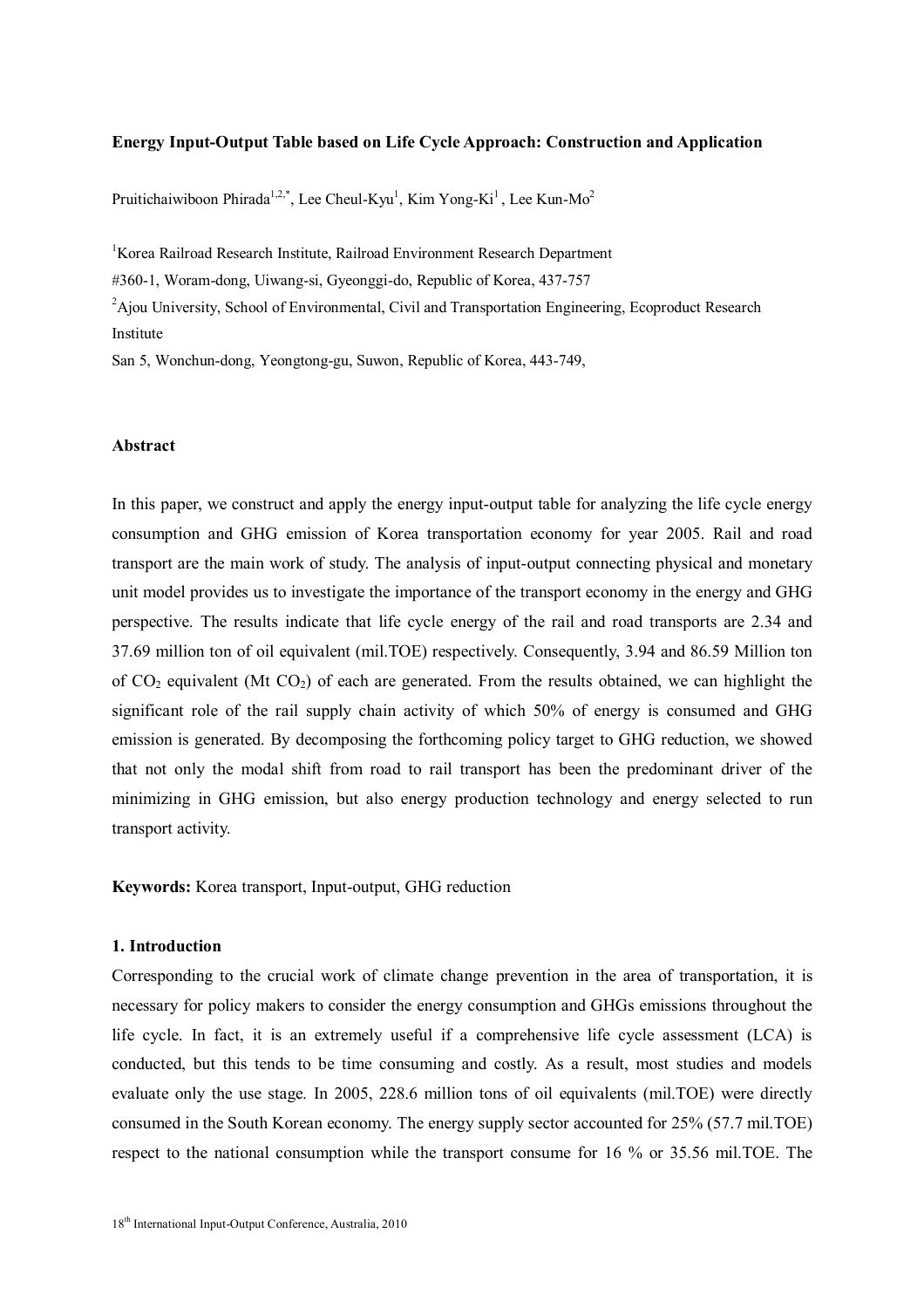main contributor with respect to total transportation energy consumption was road transport, accounting for 79% (28.14 mil.TOE). Marine and aviation modes of transport consumed 12% (4.1 mil.TOE) and 8% (2.82 mil.-TOE), respectively, while the rail transport accounted for only 1% (0.5 mil.TOE). Hendrickson, 2006, Although, rail tends to have lower environmental impact than road, the environmental effects of infrastructure and supply chain to accommodate such shift are substantial if capacity expansion is required In this paper, attention is paid to the relationship among transport sector, energy supply sector and industrial production sector in the energy supply-demand perspective. This is implemented within the life cycle framework when transport activity is considered as the operation stage, industrial production is the stage of raw material extraction, material preparation, manufacturing and infrastructure, and energy supply sector is the energy production stage. Inputoutput analysis is the only one method and database available now for calculating life cycle energy and GHG emission of transportation in a consistent and integrated way. Road and rail mode are the main work of this study because they are expected as the source and solution of the numerous problems.

The objective of this paper is to investigate (a) the energy and GHG emission of rail and road transportation activities for year 2005, (b) the effects of such changes in term of fuel mix in power generation, energy consumption by rail transport, and passenger travel pattern. For these proposes, this study first constructed energy I-O table and connecting physical and monetary unit approach is then introduced.

#### **2. Methodology**

#### 2.1Goal and scope of study

The goal of this study is to evaluate the energy and GHG emission of Korea's rail and road transportation economic activities. The scope includes the energy production, supply chain activity and transportation activity. The economic activities of rail and road transportation of year 2005 are set as the functional unit of energy and GHG calculation.

# 2.2 Data source

Two primary sources are data from the energy balance of 2005 surveyed by the KEEI (Korea Energy Economics Institute) and the conventional I-O table of 2005 prepared by the BOK (Bank of Korea) in 2008.

#### 2.3 Energy I-O table construction

In a recent section, in which the direct and indirect energy and GHG emission are computed, energy supply sector appears as a key sector. So, it is worth to separate the energy supply sector from the industrial sector forming I-O table. Therefore, two characteristics of energy I-O table are constructed. The first presents the transaction energy between the rows and columns of the energy supply sector. The column illustrates type of energy that produced by combustible fuel from the row. The second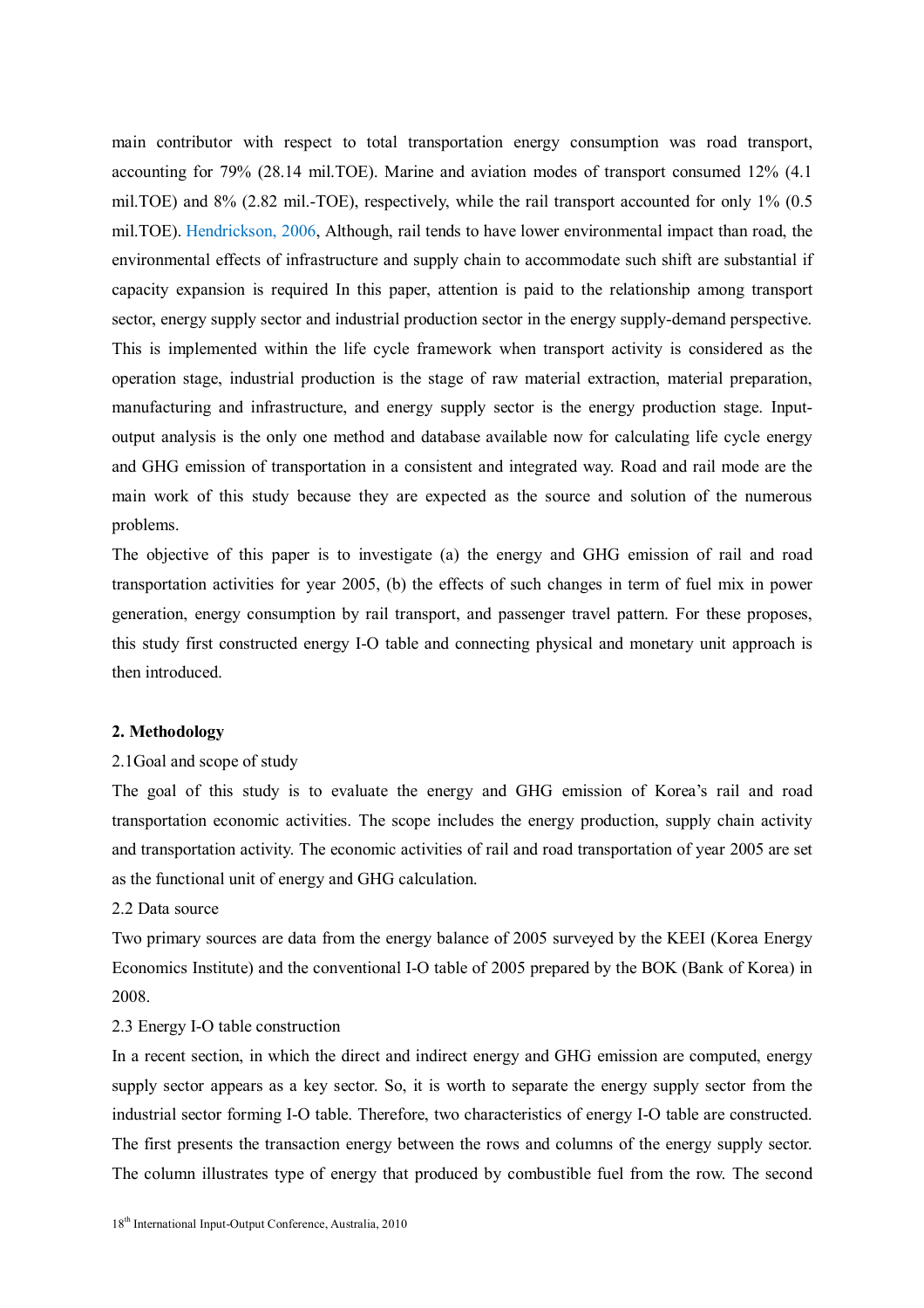shows the transaction energy consumed by 16 sub-industries. These sixteen industries are considered as the supply chain activities delivered to satisfy a final demand of Korea's transportation economic activities. Given the importance of life cycle framework, 16 sub-industries are categorized into raw material extraction, material preparation, manufacturing and infrastructure.

2.4 Physical and monetary connecting unit model

In the framework of analysis, we developed our methodological approach from a monetary and physical data shown in table 1 and 2. The monetary data generally expressed as in table 1 derived from the conventional I-O table while the physical data come from the energy I-O table of aforementioned section.

Table 1 Monetary unit (Million KRW)

|                           | Supply chain activity $(i)$ | Final demand of Transportation | Total output |
|---------------------------|-----------------------------|--------------------------------|--------------|
| Supply chain activity (i) |                             |                                |              |
| Total input               |                             |                                |              |

#### Table 2 Physical unit (Energy and fuel flow; 1000 TOE)

|                           | Energy       | Consumed by Supply<br>chain activity | Consumed by Final demand<br>of transportation | Total    |
|---------------------------|--------------|--------------------------------------|-----------------------------------------------|----------|
| Secondary/Tertiary energy | $L_{\rm st}$ |                                      |                                               | $X_{st}$ |
| Primary fuel/energy       |              |                                      |                                               | $X_{n}$  |

From table 1., the term 'x' indicates the total supply chain activity 'i' required throughout the economy to execute a certain sector of transportation; 'F' corresponds to the Korean won (KRW) purchased from the economic supply chain activity 'i' consumed directly by the functional unit of the transportation; Z refers to the KRW purchased from economic supply chain activity from row consumed by the supply chain activity of column.

According to Table 2, E<sub>st</sub> illustrates the amount of secondary/tertiary energy from 'i' consumed to produce energy 'j',  $E_a$  refers to the amount of energy 'i' consumed by supply chain activities 'k',  $E_T$  is the amount of energy 'i' consumed by transportation activity,  $E_p$  is the primary energy/ fuel 'i' burned to produce energy 'j',  $x_{st}$  represents the total consumption of secondary/ tertiary energy type 'i', and  $x_p$ shows the total consumption of primary energy type 'i'.

Indeed, the data given in Table 1 and 2 cannot be regarded as a causal relationship between them because of the provision of unit used. We applied a hybrid unit to connect them. In this way, we can improve and complement the view of the energy consumption and GHG emission behavior of the transportation economy throughout its life cycle.

We start our approach including the hybrid unit by forming the Leontief model in the matrix mathematically expressed in the following way: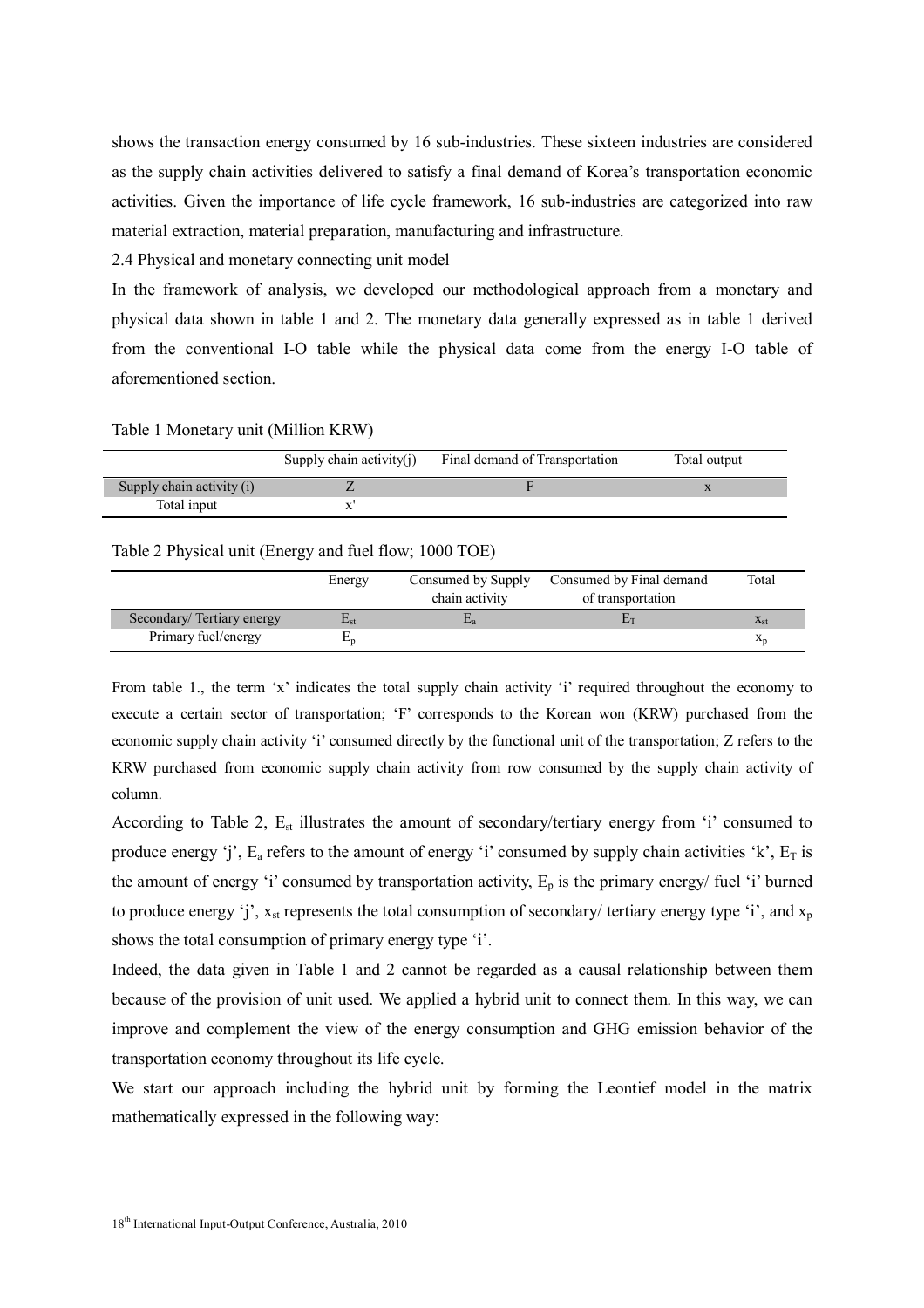$$
\begin{pmatrix} F \ E_T \ 0 \end{pmatrix} = \begin{pmatrix} I - A^* & 0 & 0 \ -C_{Ea} & I - C_{st} & 0 \ 0 & -C_p & I \end{pmatrix} \begin{pmatrix} x \ x_{st} \ x_p \end{pmatrix}
$$
\n(1)

Where  $E_T$  represents the transportation activity measured in energy used per year;  $C_{st}$  indicate the coefficient of the energy supply term which describes the secondary/tertiary energy input from sector i demanded by sector j per total energy output;  $C_p$  means the amount of primary energy input required to produces secondary/tertiary energy per total output secondary/tertiary energy; CEa refers to the energy intensity, which reflects the relation between the direct energy consumption per total KRW output of the supply chain activity in the economy.

The output of the economy is identical to the main model of the Leontief shown in Equation (2).

$$
x = (I - A^*)^{-1}
$$
 (2)

The output of the primary energy and secondary/ tertiary energy are given by

$$
x_{st} = (I - C_{st})^{-1}C_{Ea}(I - A^{*})^{-1}F + (I - C_{st})^{-1}E_{T}
$$
\n(3)

$$
x_p = C_p (I - C_{st})^{-1} C_{Ea} (I - A^*)^{-1} F + C_p (I - C_{st})^{-1} E_T
$$
\n(4)

Where  $C_{Ea}(I-A^*)^{-1}F$  is the amount of energy consumed by supply chain activity;  $C_p(I-C_{st})^{-1}$  is the energy production activity delivered to  $E_T$  and  $C_{Ea}(I-A^*)^{-1}F$ . Note here that this  $E_T$  term can refer to the multiplication of volume activity and energy intensity which are the factor used to decompose  $CO<sub>2</sub>$  emission in transportation sector mentioned by OCED. In order to have a clear understanding, below equation shows their relationship.

$$
E_T = AI \tag{5}
$$

When A is the volume of transportation indicted in passenger-kilometer travel (PKT) or tonekilometer travel; and I define as the energy intensity presents in energy use per PKT or tkm.

Referring our model, analyzing changes in transport energy consumption can be decomposed into the changes of final demand termed transport activity, as well as the coefficient technology changes in term of energy production activity and supply chain activity.

By evaluating the GHG emission effect from the above equation, the formula for total transport GHG emission is easily explained in matrix as follow: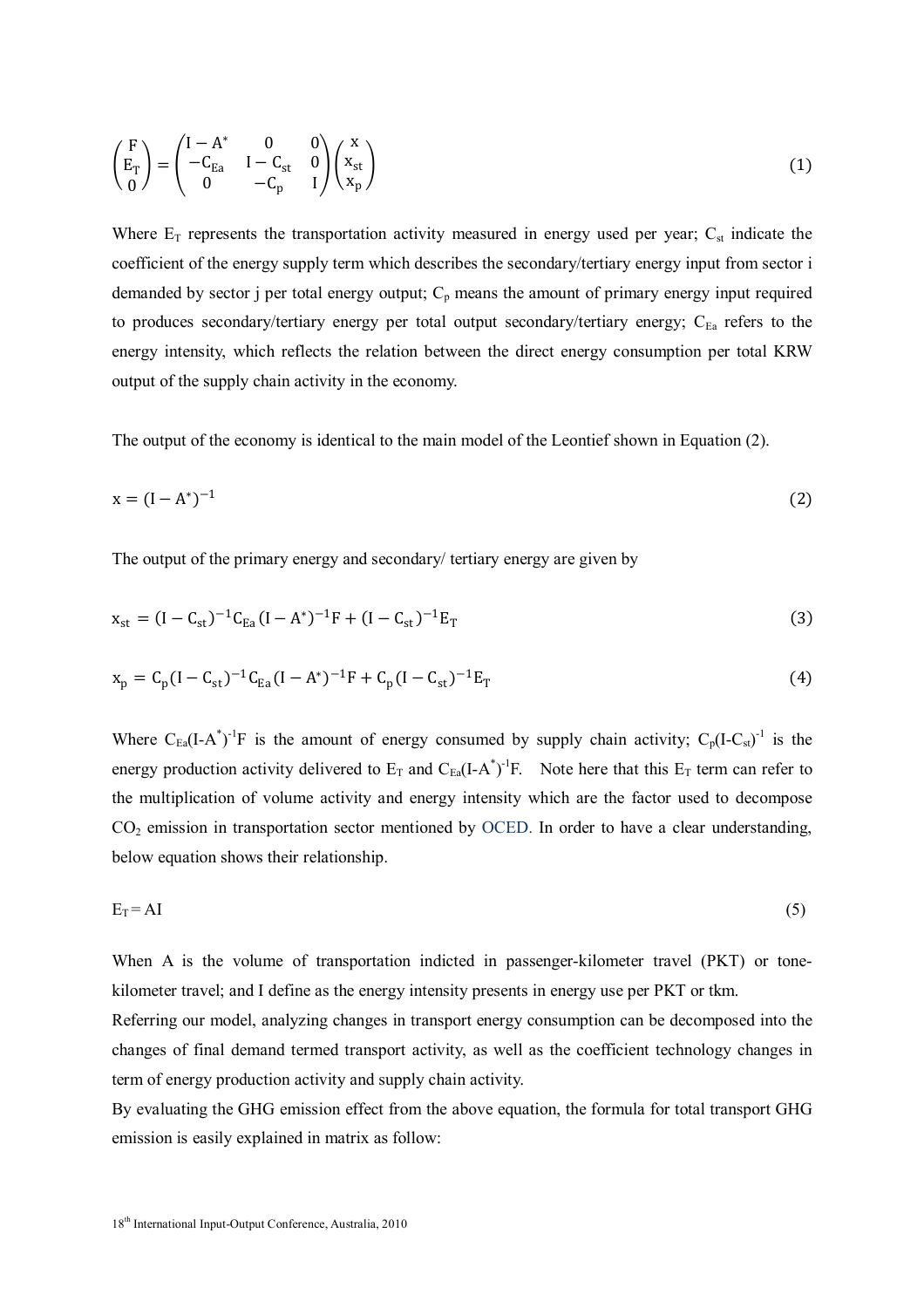Here, B refers to the matrix of  $x_{st}$  and  $x_p$ , and C is the matrix of  $CO_2$  emission factor of fuel used. The factor used for calculation mainly come from the IPCC report, exception of  $CO<sub>2</sub>$  factor for nuclear and renewable energy in which comes from the Ministry of Knowledge Economy, 2009.

#### **3. Application and Results**

#### 3.1 Energy and GHG analysis

Using the energy I-O table couple with the proposed model, the life cycle energy consumption and GHG emission or rail and road transport are calculated and shown in Table 3.

| . |  |  |
|---|--|--|
|   |  |  |
|   |  |  |
|   |  |  |

Table 3 Energy direct and indirect consumption of rail and road transport

| Life cycle stage                                                        |                      |                              |                                     | Rail transport                        | Road transport                      |                                       |  |
|-------------------------------------------------------------------------|----------------------|------------------------------|-------------------------------------|---------------------------------------|-------------------------------------|---------------------------------------|--|
|                                                                         |                      | Unit                         | <b>Energy direct</b><br>consumption | <b>Energy indirect</b><br>consumption | <b>Energy direct</b><br>consumption | <b>Energy indirect</b><br>consumption |  |
| Raw material extraction                                                 |                      |                              | 0.79                                | 1.59                                  | 4.06                                | 8.18                                  |  |
| Petrochemical<br>product                                                |                      |                              | 120.17                              | 30.17                                 | 778.06                              | 195.35                                |  |
| Non-metallic<br>metal<br>Material<br>Basic metal<br>preparation<br>pulp |                      |                              | 49.82                               | 29.67                                 | 244.63                              | 145.70                                |  |
|                                                                         |                      |                              | 48.32                               | 23.27                                 | 248.13                              | 119.70                                |  |
|                                                                         | Textile, wood and    | 1000<br><b>TOE</b>           | 89.30                               | 139.58                                | 475.03                              | 742.37                                |  |
| Fabricated metal                                                        |                      |                              | 49.01                               | 122.01                                | 244.96                              | 609.77                                |  |
| Manufacturing                                                           |                      |                              | 85.13                               | 19.40                                 | 437.24                              | 99.64                                 |  |
| Infrastructure                                                          |                      |                              | 248.70                              | 34.29                                 | 1,134.31                            | 156.37                                |  |
| Operation                                                               |                      |                              | 505                                 | 741.99                                | 28,129.74                           | 3,917.07                              |  |
| Total                                                                   |                      | 1000<br><b>TOE</b>           | 1,196.25                            | 1,141.96                              | 31,696.17                           | 5,994.15                              |  |
|                                                                         |                      |                              | 2,338.21 (1,833.21*)                |                                       | 37,690.32                           |                                       |  |
|                                                                         | Total $CO2$ emission | Mt CO <sub>2</sub><br>equiv. | 3.94                                |                                       | 86.59                               |                                       |  |

\* this number subtracted from the direct electricity used.

As the energy consumption of the rail transport activity (operation stage) is 0.5 million TOE, the energy consumption of supply chain activity and energy production activity are 0.65 and 1.08 million TOE, respectively. This result clearly shows that there is significant amount of energy consumption from the rail transport's supply chain and energy production activity. Base on the evaluation, GHG emissions of the whole life cycle rail transport is 3.94 million ton  $CO_2$  equivalents (Mt  $CO_2$ ). By looking into each stage of life cycle, the energy analysis shows that infrastructure in which accommodates rail transport activity has the highest contribution. For the road transport, the energy consumption of road transport activity is 28.13 million TOE. The energy consumption of road's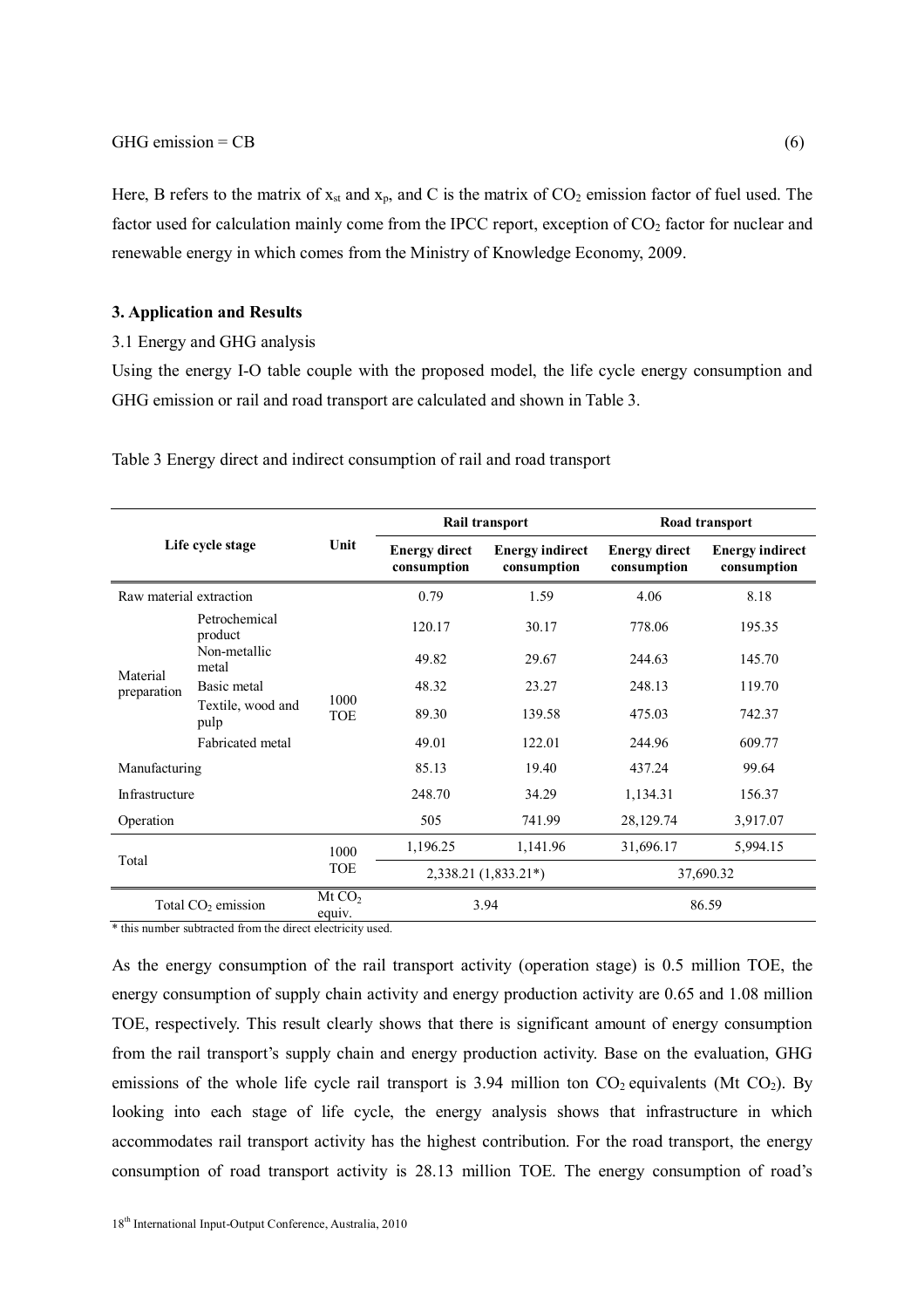supply chain activity and energy production activity are 3.57 and 5.99 million TOE, respectively. Of the total energy use by the road transport, the operation stage contributes approximately 75% of total energy used, and 25% comes from the supply chain activity and energy production activity. The GHG emission from the whole life cycle of road transport is 86.59 Mt CO<sub>2</sub>. These results reveal that the evaluation of the life cycle is better than consideration of only the operation stage. Moreover, the indirect energy obtained from the energy supply sector activity also plays a critical role.

## 3.2 Greenhouse gas reduction scenario

To estimate changes in transport energy and GHG emission in Korea economy, this paper decomposed the changes into the forthcoming directions target to GHG reduction by Korea policy. This paper also evaluated the effect of energy and GHG based without failing to serve demand for transportation service in a base year evaluation. A shift toward to less energy consumption and GHG emissions of transportation economy can be made by three levels which are government level, industrial level and society level. The definition and condition of each is explained in the sequent section of model shift application. The introduction of shift can then be evaluated. To do so, the effected coefficient or final demand term of the physical and monetary input-output table are adapted and further calculated using the connecting unit model.

#### Scenario 1*:* Energy production's technology change

The first scenario is classified as the Korean government policy level focusing on supply-oriented policy by adapting the use of non-fossil fuel to power generation. These changes effects to both coefficients  $C_p$  and  $C_{st}$  in the model. Furthermore, these changes in fuel mix results in a decrease in embodied carbon per generated electricity in the energy supply sector. To explain the effect of this scenario, the amount of energy demand of supply chain activity and transport activity maintained the same as in 2005. The data used for the energy and GHG calculation are presented in Table 4. This data come from the KEEI report published year 2008. 1983, 1990 and 2005 are selected for the calculation because it provides a clear picture of fuel change to power generation. To reflect of changes, 1990 is set for the base year of comparison. Within the framework of analysis, the comparative results are shown in Figure 1.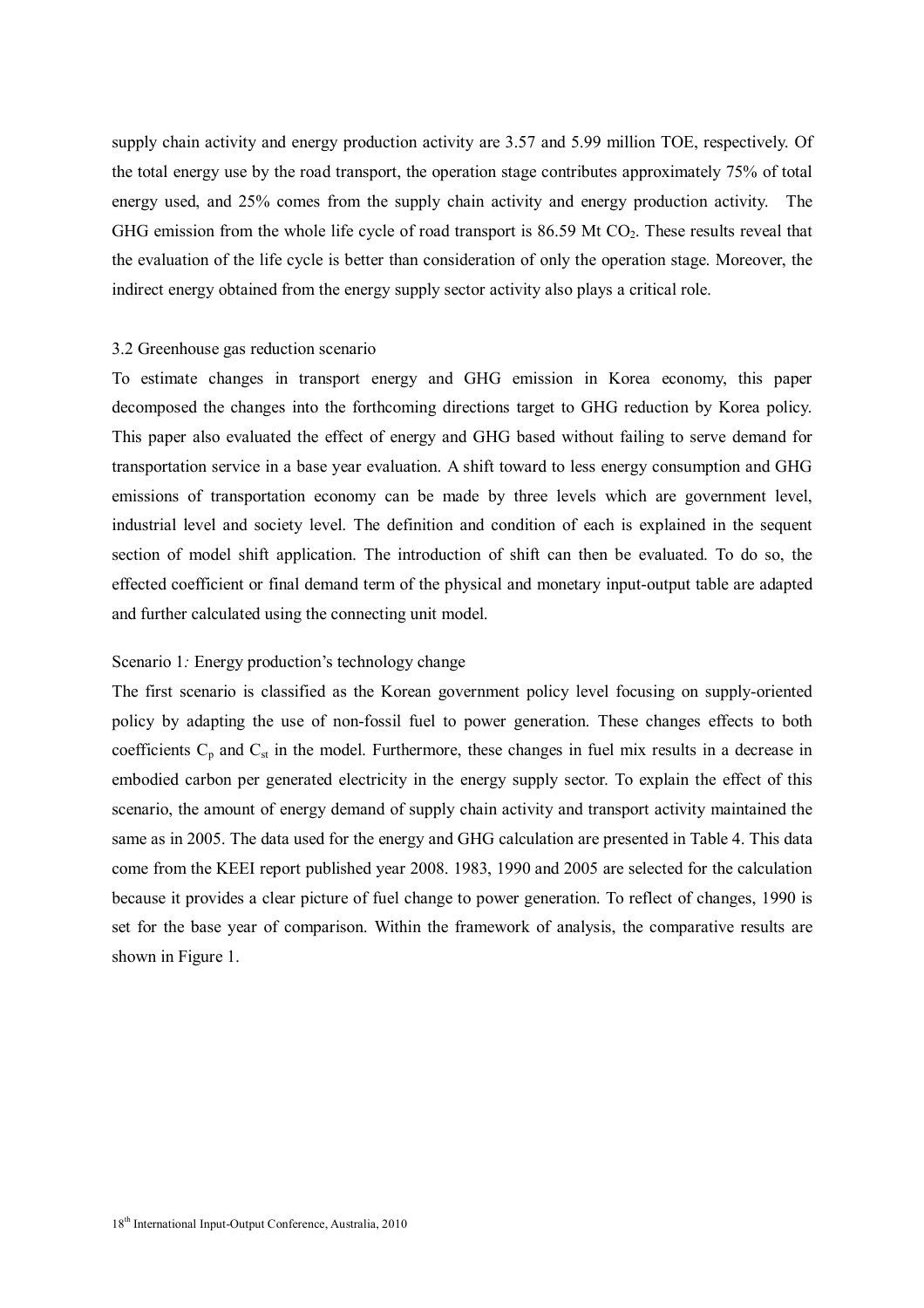| <b>Fuel consumption</b> |                      | 1983    |      | 1990                     |      | 2005     |      |
|-------------------------|----------------------|---------|------|--------------------------|------|----------|------|
|                         |                      | % Ratio |      | % Ratio                  |      | % Ratio  |      |
|                         | Coal                 | 9.6     |      | 17.7                     |      | 35.6     |      |
| Fossil fuel             | Petroleum (Fuel oil) | 65.1    | 74.7 | 16.9                     | 43.2 | 4.8      | 53.9 |
|                         | <b>LNG</b>           | -       |      | 8.6                      |      | 13.5     |      |
|                         | City gas             | ٠       |      | $\overline{\phantom{a}}$ |      | $\sim 0$ |      |
| Non-fossil              | Nuclear              | 19.4    | 25.3 | 50.7                     |      | 44.5     |      |
| fuel                    | Renewable energy     | 5.9     |      | 6.1                      | 56.8 | 1.6      | 46.1 |
|                         | Total                | 100     | 100  | 100                      |      | 100      | 100  |

Table 4 Fuel mix to power generation

Reference: KEEI, 2008



Fig.1. Reduction of energy and GHG effects from fuel mix

From Fig.1, several findings are found. By looking into 2005 relative to 1990, material preparation stage that is the preparation of petroleum product, non-metallic materials, basic metal, including textile and pulp, of both rail and road transport meet a 20-25 percent reduction in total energy used. Likewise, the GHG emission appears a 30 percent reduction for raw material extraction and preparation of fabricated metal stage. The changes of fuel mix to power generation give a great effect to rail operation. It has been shown that 25 percent approximately of energy consumption and GHG emission reduced. A fuel mix gives few effects to road operation because the main energy used is petroleum oil product.

#### Scenario 2*:* Transportation activity shift on rail mode (Industry level)

In order to reduce amount of GHG from rail transportation, one of the possible policies reducing GHG is that changes type of energy consumption from high  $CO<sub>2</sub>$  embodied to low  $CO<sub>2</sub>$  embodied. The rail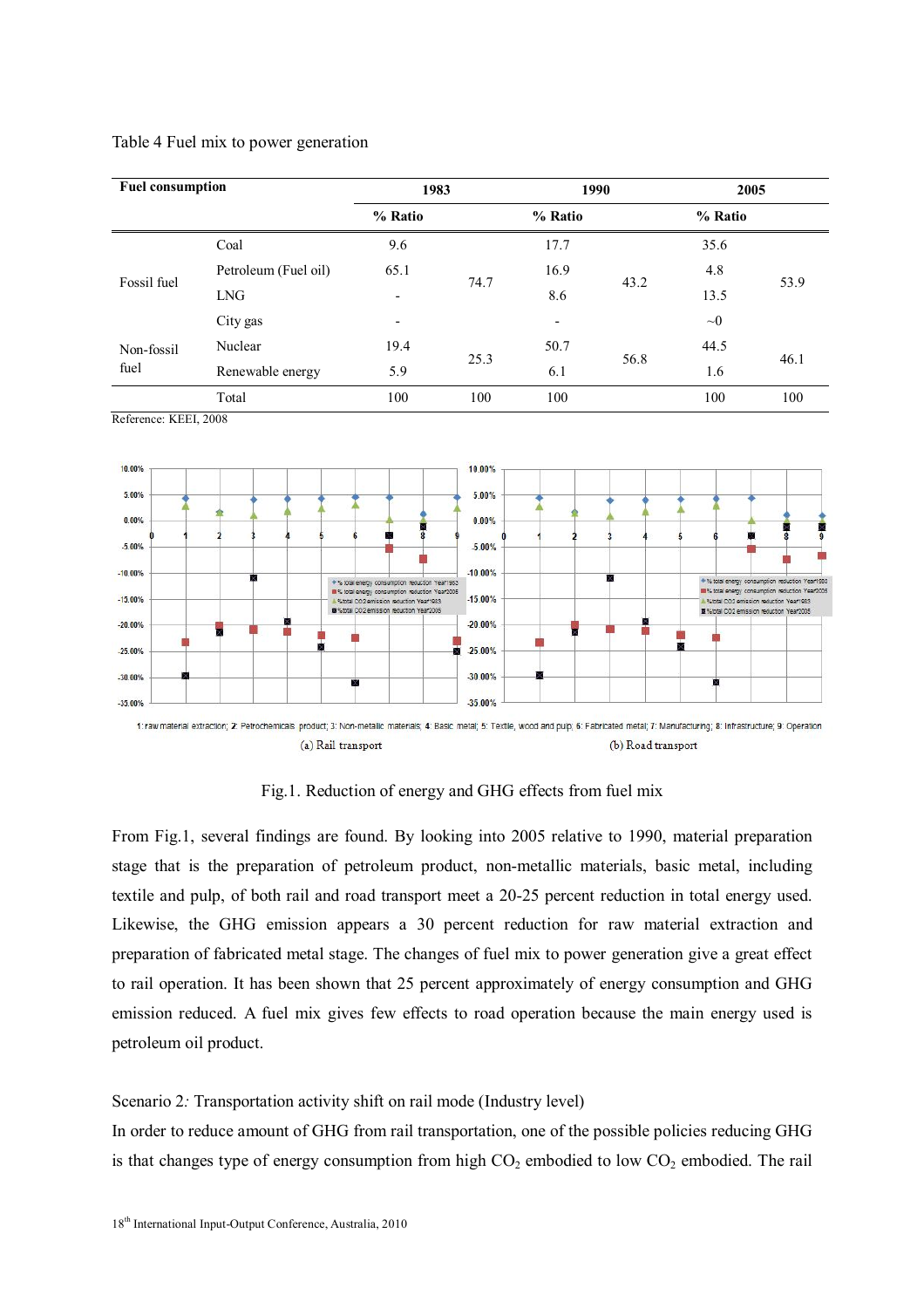transport classifies into passenger service and freight service. Each of them is again categorized by type of fuel used. The location of service is both in city and inter-urban area. These part deals with inter urban railway because the policy target to GHG reduction subject to this area. Diesel locomotive, diesel rail car, electric locomotive and electric rail car are four subcategories differentiated by fuel type and power source. The policy projected that passenger and freight service by diesel locomotive and diesel rail car should be replaced by electric locomotive and electric rail car. There policy aims to be 30% and 80% reduction of diesel locomotive car and diesel rail car by 2014 compare to 2005. Meantime, the increment of electric locomotive and electric rail car are 70%. The Energy I-O table developed in this work is used to estimate the amount of energy required target to this plan of rail industry. This calculation is made base on one unit of railway that operates for one year. The results are compared and shown in Table 5.

The study presented that a shift in energy consumption from diesel to electricity provide change the total energy used in rail transport. As a result, the total reduction of GHG emission is 184.53 ton CO2 equivlaent per train-year.

|                                                        | <b>Diesel consumption (TOE)</b> |          |          | <b>Electricity consumption (TOE)</b> |          |         |
|--------------------------------------------------------|---------------------------------|----------|----------|--------------------------------------|----------|---------|
| <b>Energy type</b>                                     | Direct                          | Indirect | Total    | Direct                               | Indirect | Total   |
| Coal                                                   | 0.00                            | 5.03     | 5.034    | 0.00                                 | 232.09   | 232.09  |
| Crude petroleum                                        | 0.00                            | 33.56    | 33.56    | 0.00                                 | 2.34     | 2.34    |
| Natural gas                                            | 0.00                            | 1.72     | 1.72     | 0.00                                 | 79.70    | 79.70   |
| Nuclear                                                | 0.00                            | 5.65     | 5.65     | 0.00                                 | 262.24   | 262.24  |
| Renewable                                              | 0.00                            | 0.21     | 0.211    | 0.00                                 | 9.73     | 9.73    |
| Coal product (coke oven coke)                          | 0.00                            | 0.00     | 0.00     | 0.00                                 | 0.00     | 0.00    |
| Fuel oil                                               | 441.58                          | 0.88     | 442.46   | 0.00                                 | 30.70    | 30.70   |
| Other petroleum product(LPG)                           | 0.00                            | 0.88     | 0.88     | 0.00                                 | 0.06     | 0.06    |
| Non-Fuel oil (Naphtha)                                 | 0.00                            | 9.71     | 9.71     | 0.00                                 | 0.67     | 0.67    |
| Gas                                                    | 0.00                            | 0.00     | 0.01     | 0.00                                 | 1.98     | 1.98    |
| Heat                                                   | 0.00                            | 0.00     | $\theta$ | 0.00                                 | 0.00     | 0.00    |
| Electricity                                            | 0.00                            | 4.86     | 4.86     | 204.00                               | 19.95    | 223.95  |
| Total                                                  | 441.58                          | 62.52    | 504.10   | 204.00                               | 639.48   | 639.48* |
| $CO2$ generation (t- $CO2$ equiv.)                     |                                 | 1,366.3  |          |                                      | 1,151.77 |         |
| $CO2$ reduction per train-year<br>$(t$ - $CO2$ equiv.) | 184.53                          |          |          |                                      |          |         |

Table 5 Direct and indirect energy consumed by diesel oil and electricity

\* For double count prevention, this number subtracted from the direct electricity used.

Scenario 3*:* Passenger travel style shifts from road public to rail public (Society level) As stated by OECD/ITF, modal shift from road to rail, maritime transport has been adopted in several national reports as one way to reduce GHG emission caused by transport. This scenario analyses the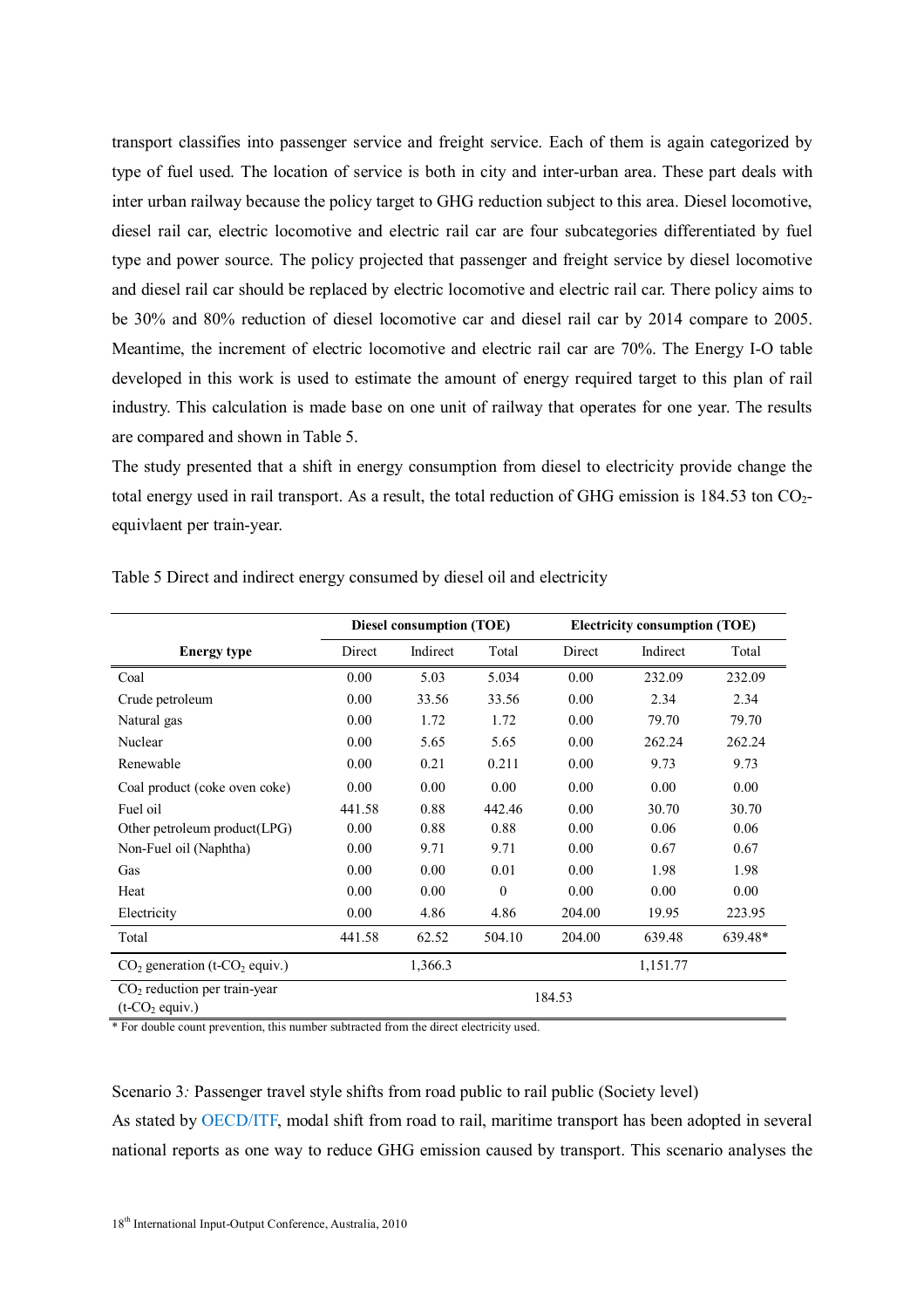energy and GHG emission effects of shift of passenger accuracy rate carried by road transport to rail transport. In base year 2005, road transport delivered 83,217 million passengers-kilometers, and 73,546 million passengers-kilometers were carried by railway (KEEI, 2005). 10 and 20 percent rate of occupancy representing in passenger kilometer travel are the shift scenarios. This implies that 8,321 and 16,643 million passengers-kilometers will be moved by railway. To estimate the energy and GHG effects of shifting, average fuel consumption per passenger kilometer travel including occupancy rate of urban bus and electric rail car of train are applied. This amount of shift required for 820 and 1,639 of additional rail vehicles. Compare to base year, 11.31 and 22.63% increase of final demand for the rail transport has extend to the expansion of supply chain and energy production activity. Using the energy I-O table and connecting energy-economic model, the energy consumption and GHG emission of transport activity, supply chain activity and energy supply production are recalculated and presented in Table 6.

|                             | Scope of evaluation      | GHG emission reduction       |                       |                    |
|-----------------------------|--------------------------|------------------------------|-----------------------|--------------------|
| Energy supply<br>production | Supply chain<br>activity | <b>Transport</b><br>activity | $10\%$ shift scenario | 20% shift scenario |
|                             |                          |                              | $-715%$               | $-12.60\%$         |
|                             |                          |                              | $-5.51\%$             | $-11.27\%$         |

Table 6 GHG emissions for the passenger shift scenarios

From Table 6, the reduction of GHG emission results from 10% and 20% shift scenarios is reported. The results indicated that the use of different scope of evaluation will yield different contribution of percent reduction. The effects of 10% and 20% shift scenarios are 7.15% and 12.60% approximately without considering the GHG emission by the supply chain activity. The reduction of GHG of each scenario is 5.51% and 11.27% approximately when supply chain activity is included.

#### **4. Conclusion and discussion**

Within the framework of construction and development, energy I-O table and input-output connecting unit model provide the predominant findings. First, energy and GHG from the energy production and supply chain activity has been a major driver of the total consumption and generation in transportation economy. Second, the framework allows the analysis of energy and GHG changes due to structural coefficient and final activity changes emerge from the forthcoming policy target to GHG reduction. The important findings reveal that promoting the shift toward less  $CO<sub>2</sub>$  embodied for power generation directly effect to rail transport as well as other industrial production in the economy. In addition to the shift toward less  $CO<sub>2</sub>$  embodied of fuel used, the rail transport is well promoted to consider implementing this new system of using electricity. The evaluation of passenger travel shift from road to rail transport should calculate the total energy consumption and GHG emission since the